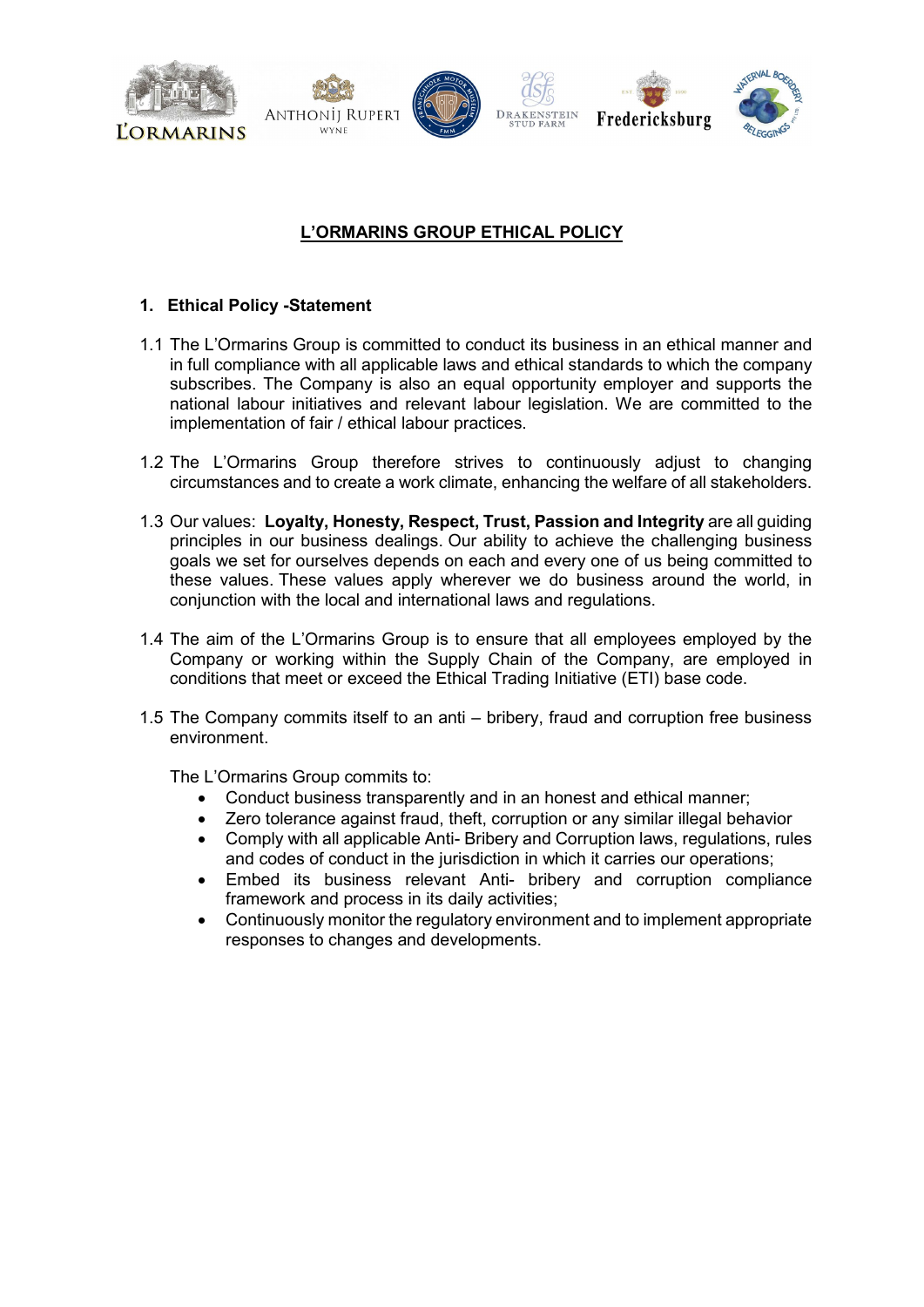

### **Code of Good Ethical Business Practice**

#### **1. Policy Statement**

The L'Ormarins Group is committed to proactively promoting responsible social, environmental and business principles and practices within the company and the supply chain and have developed a Code of Good Ethical Business Practice and supporting policies and procedures to encourage ethical company and supply chain practices.

#### **2. Scope**

Employees, management, visitors, sub-contractors, contractors, suppliers and labour service providers.

#### **3. Responsibility**

Lanese Behr, Human Resource Manager is responsible for the implementation and communication of the Code of Good Ethical Business Practice to all relevant parties.

# **4. Management System and Policy Implementation**

- The Company maintains a management system that aims to integrate business, social and environmental issues into decision – making and risk review processes. The management system will be adequate for delivering compliance to this policy.
- 4.2 A senior member of management will be appointed, in writing, to be responsible for compliance with the policy. Senior management are responsible for compliance with the policy. accountable for all aspects of implementation, communication, evaluation and enforcement of the Group's good ethical business practice policy.
- 4.3 The Company complies with applicable South African laws and the applicable laws of the destination countries to which products are exported.
- 4.4 The Company conforms to the requirements of the ETI Base Code, including requirements contained in the ILO Conventions, Recommendations and UN Declaration of Human Rights, as incorporated into South African legislation and applicable standards and codes to which the company subscribes.
- 4.5 The Company applies the standard, code and/or law that affords the highest level of protection.
- 4.6 The Company continuously evaluates and, where appropriate, improves performance.
- 4.7 All managers and employees undergo regular training and awareness building with respect to the issues covered in the code, fostering an awareness of shared responsibility and accountability. The code will be communicated to all managers and employees through methods and languages understood by them, at least, annually and employees' understanding of the compliance requirements will be validated.
- 4.8 On-going training will be provided to those management members responsible for implementation and management of the code and other related company policies and procedures.
- 4.9 The code, as well as the requirements established in this Code of Good Ethical Business Practice, and any other applicable standard or code to which the company subscribes, will be communicated to suppliers and, where reasonably practicable, these principles will be extended through the supply chain.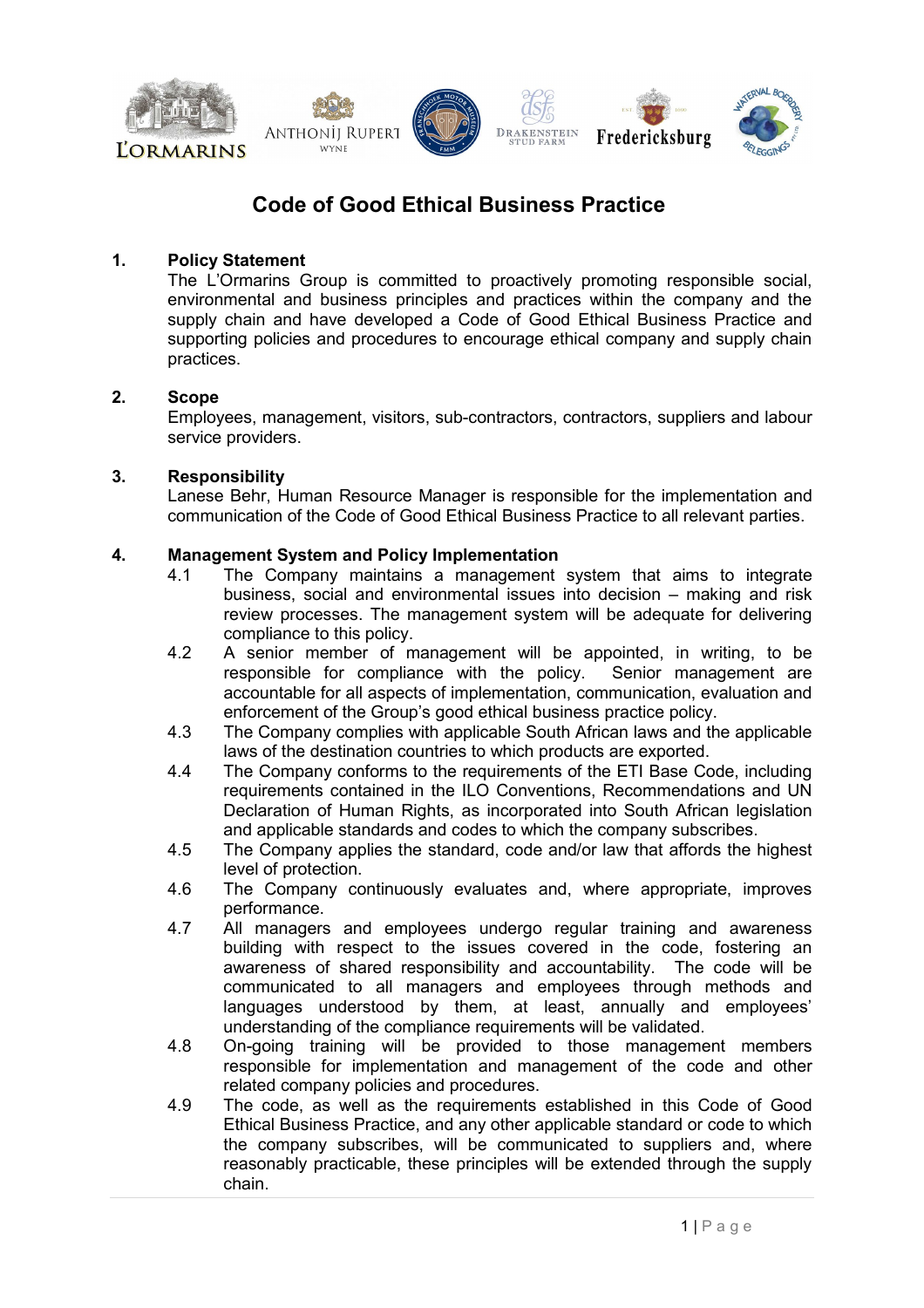











- 4.10 The Company conducts regular assessments to evaluate compliance with and the effectiveness of this policy and controls will be introduced to reduce identified risks. The outcomes are reported annually to management for review in order to promote continuous improvement.
- 4.11 The Company is jointly and severally responsible for non-compliance of any service provider and has processes to ensure and maintain adequate control.
- 4.12 Accurate records are kept as evidence of compliance and conformance.

# **5. Human Rights**

- The Company will have a policy, endorsed at the highest level, covering human rights impacts and issues and the commitment to respect human rights, and will ensure it is communicated to all appropriate parties, including stakeholders and suppliers.
- 5.2 A senior member of management will be appointed, in writing, to be responsible for implementing standards covering human rights.
- 5.3 The Company will measure its direct, indirect, and potential impacts on stakeholders' (rights holders') human rights. Should there be any adverse impact on human rights within any of their stakeholders, they shall address these issues and enable effective remediation.
- 5.4 The Company will have a transparent system in place for confidentially reporting, and dealing with human rights impacts without fear of reprisals towards the reporter. The reporting channel noted in this document must be used for reporting human rights violations.

### **6. Employment is Freely Chosen**

- 6.1 Forced, bonded, military or involuntary prison labour, whether direct or indirect, is prohibited.
- 6.2 Employees will not be required to lodge "deposits" or their identity papers and are free to leave employment, having given the required notice period.

# **7. Freedom of Association and the Right to Collective Bargaining**

- All employees have the right to join or form trade unions of their own choosing, form a worker committee, and to bargain collectively.
- 7.2 Management adopt an open attitude towards the activities of trade unions and worker committees and their organisational activities.
- 7.3 Employee representatives will be democratically elected on a regular basis and will not be discriminated against and will have access to carry out their representative functions in the workplace.
- 7.4 Training and assistance will be provided to union shop stewards and worker representatives to ensure that they can effectively perform their duties.
- 7.5 Parallel means for independent and free association and bargaining will be developed, where applicable.

### **8. Working Conditions are Safe and Hygienic**

- 8.1 Health & safety and occupational health & safety policies and procedures will be compiled and implemented to ensure a safe and hygienic working environment is provided for all employees and visitors.
- 8.2 Comprehensive risk assessments will be compiled and maintained and controls will be introduced to reduce identified risks.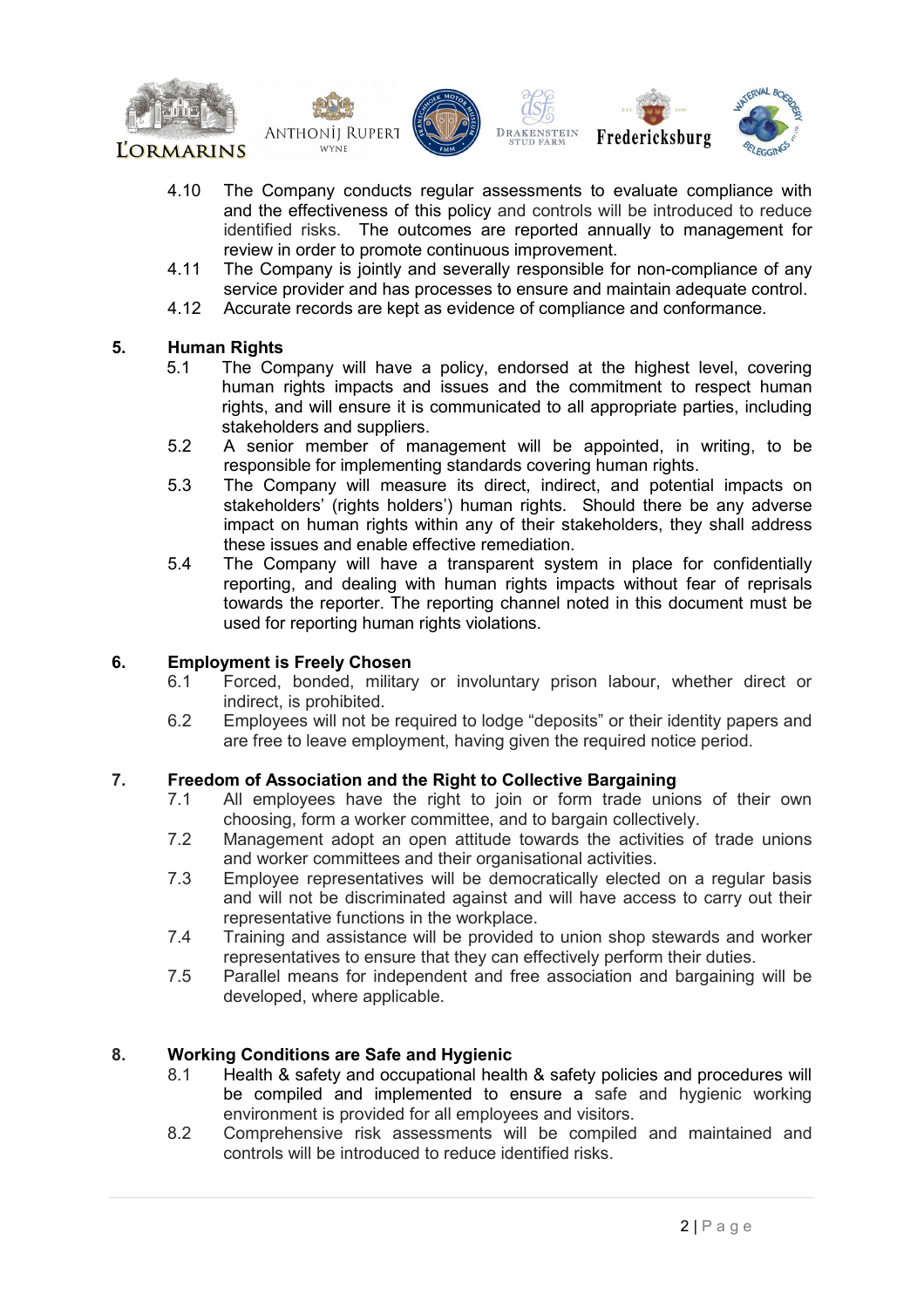











- 8.3 All legal requirements will be met and mandatory permits and licences maintained on file.
- 8.4 Adequate steps will be taken to prevent accidents and injury to health arising out of, associated with, or occurring in the course of work, by minimising, so far as is reasonably practicable, the causes of hazards inherent in the working environment.
- 8.5 All employees have the right to remove themselves from imminent serious danger without seeking prior permission from management.
- 8.6 Employees will receive regular and documented health & safety training, and such training shall be repeated at regular intervals. All visitors to the facility will be advised of relevant health and safety issues.
- 8.7 Suitable PPE, personal protective equipment, will be provided to all employees and visitors free of charge.
- 8.8 Access to clean toilet facilities and to potable water, and sanitary facilities for food storage will be provided.
- 8.9 Accommodation, where provided, will be clean, safe, and meet the basic needs of the employees.
- 8.10 A senior member of management will be appointed in writing to be responsible for health and safety compliance.
- 8.11 All accidents on site will be suitably documented and reported to the necessary authorities, where applicable.

### **9. Child Labour**

- Child labour is prohibited and the facility will not employ anyone under the age of 15 years.
- 9.2 The required legal provisions applying to young workers, between the age of 15 and 18, will be complied with.
- 9.3 All applicants must provide appropriate documentary photo evidence of proof of age.
- 9.4 A child labour remediation plan will be implemented should child labour be discovered. The remediation plan will conform to the ILO Convention requirements.

# **10. Living Wages are Paid**

- Compensation and benefits will meet or exceed legislated minimum requirements.
- 10.2 All employees will receive their pay by EFT on the date agreed to in their employment contract and a legally compliant pay slip will be provided.
- 10.3 All legal mandatory deductions will be made and there will be no deductions made as disciplinary measures.
- 10.4 Employees will receive the various leave and other legally mandated benefits to which they are entitled.

#### **11. Working Hours**

11.1 Working hours will comply with national laws and applicable collective bargaining agreements and will not exceed 45 ordinary hours per week, 3 overtime hours per day or 10 overtime hours per week unless allowed by law or collective bargaining agreement.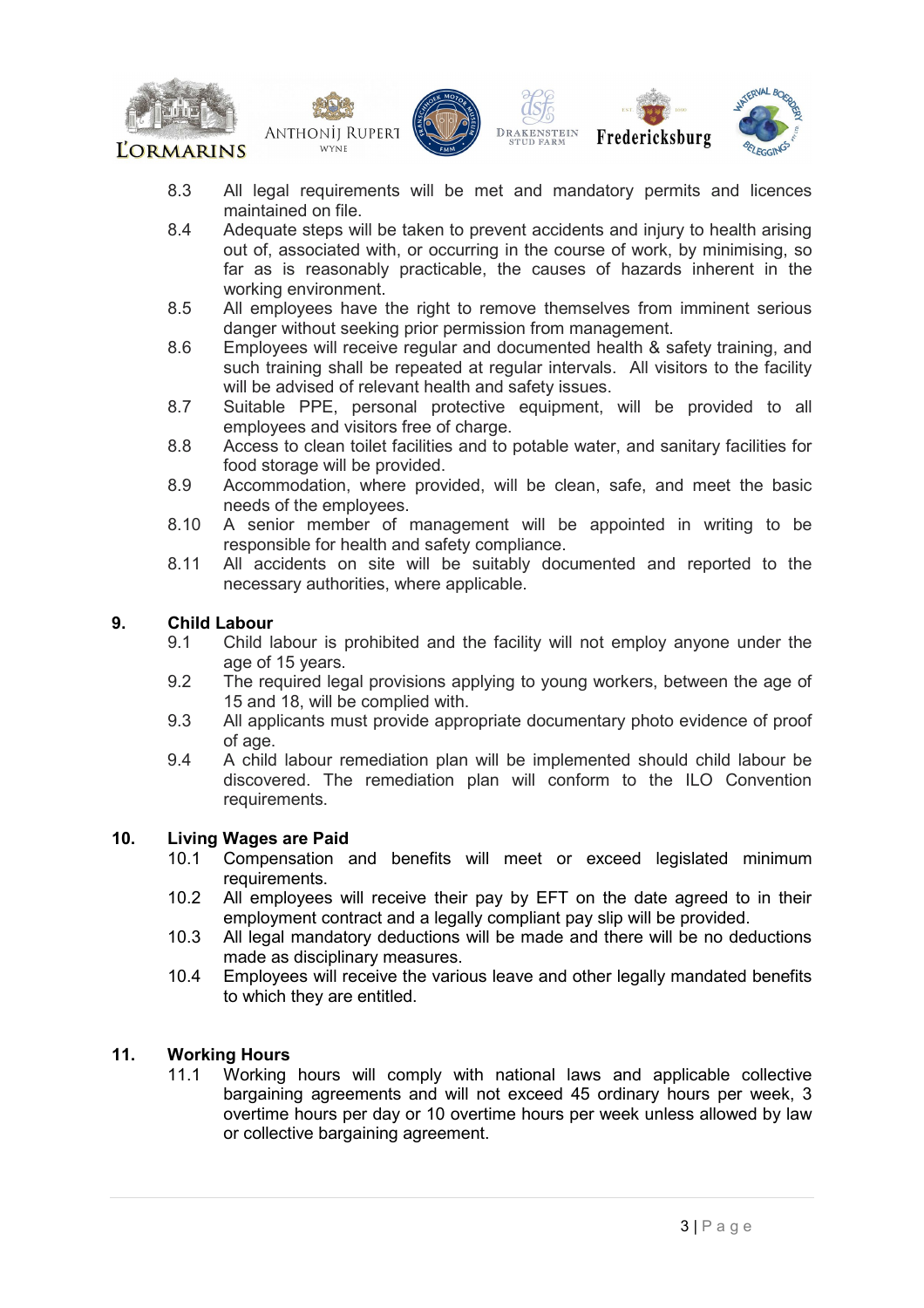









- 11.2 All overtime will be worked on a voluntary basis and be paid for at the applicable overtime premium.
- 11.3 All employees will be afforded, at least, one day of rest in every seven-day period or 2 days off in a fourteen – day period if allowed by law.
- 11.4 All employees will be afforded the daily rest periods between shifts and the breaks as required by law and applicable customer requirements.
- 11.5 All working hours will be recorded and maintained on record.

## **12. Discrimination**

- The Company will not engage in or support unfair discrimination, directly or indirectly, against an employee, in employment policy or practice, including recruitment, hiring, training, overtime, compensation, promotion, termination or retirement based on race, caste, national origin, religion, age, disability, gender, marital status, HIV status, conscience, pregnancy, belief, sexual orientation, union membership or political affiliation, language or any other arbitrary ground.
- 12.2 All employees have opportunities for a clear career progression path through on-going training opportunities to raise and broaden skills.
- 12.3 Human resource decisions, e.g. selection, promotion, training, compensation, etc., are objective, transparent, documented and applied in all cases to prevent arbitrary decisions.
- 12.4 Pregnancy testing is prohibited.<br>12.5 Female employees returning
- Female employees returning from maternity leave are given equivalent positions and pay to their position prior to the commencement of maternity leave.
- 12.6 An effective grievance procedure, which includes provisions for the anonymous reporting of grievances, will be made available to all employees.

### **13. Sub-Contracting & Homeworking**

There will be no sub–contracting unless this has previously agreed with the main client, and should this occur, systems and processes will be in place to manage sub–contracting, homeworking and external processing.

# **14. Harsh or Inhumane Treatment**

- Physical abuse or discipline, the threat of physical abuse, sexual or other harassment and verbal abuse or other forms of intimidation is prohibited.
- 14.2 There are published, anonymous and/or open channels available for reporting by employees, business partners, suppliers, individuals and communities, of any violations of labour or health and safety standards or any other grievances to a third party by means of the toll free hotline.
- 14.3 There are documented disciplinary and grievance procedures and management and employees are trained on the procedures and have access to all relevant documentation.

### **15. Regular Employment & Entitlement to Work**

- 15.1 All employment will be on the basis of a recognised employment relationship established through national law and practice and all employees will receive a contract of employment that complies with legal requirements in a language that they understand.
- 15.2 Only employees with a legal right to work shall be employed and documentary proof must be submitted.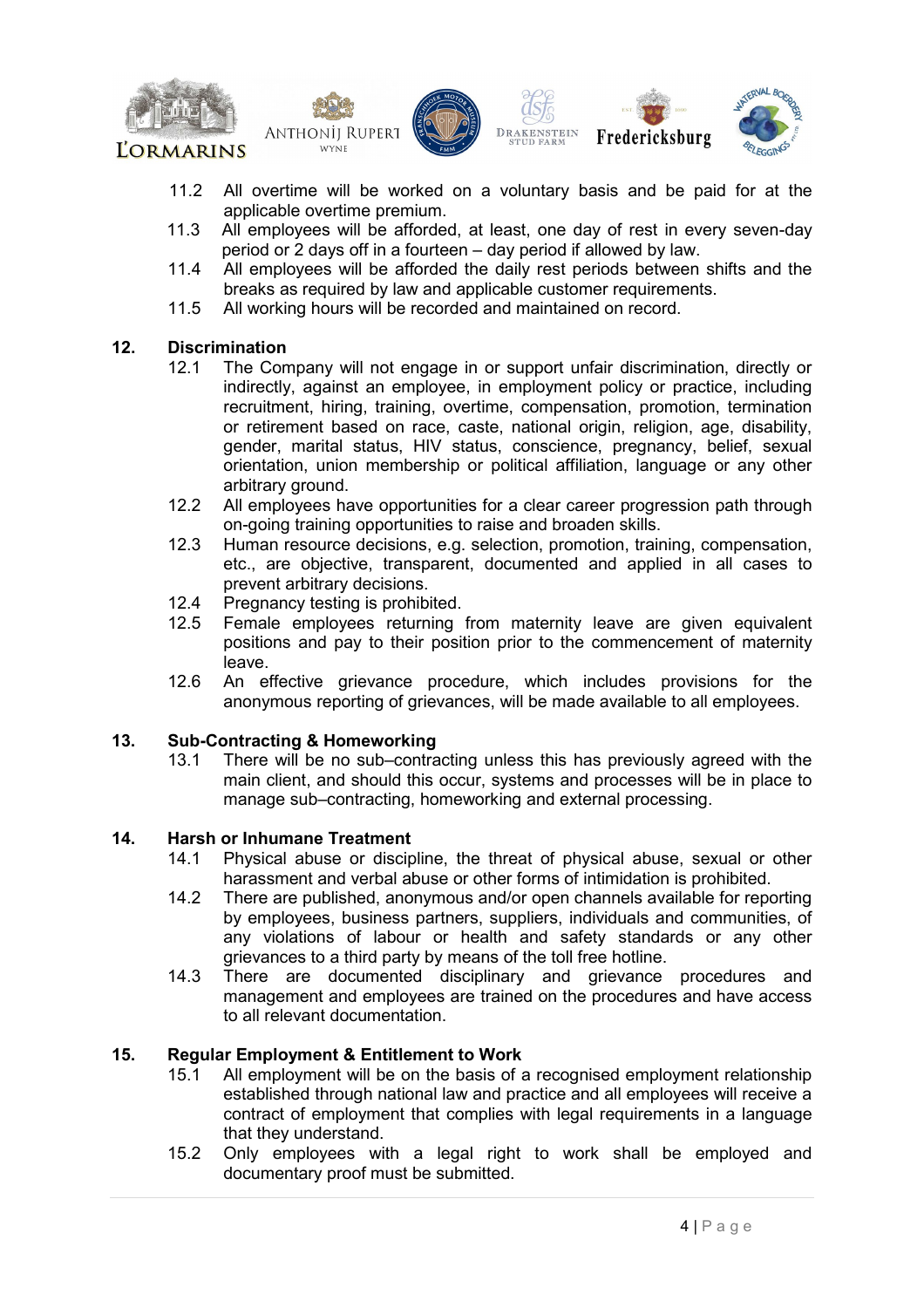









#### **16. Responsible Recruitment**

- 16.1 The Company has a full understanding of the entire recruitment process and an effective management system in place to monitor the hiring and management of all migrant, contract, agency, temporary or casual staff as the Company is jointly and severally responsible for non-compliance.
- 16.2 No recruitment fees are permitted at any stage of the recruitment process.
- 16.3 There will be a legal contract in place with any recruitment agencies used and also with the agency employees.

### **17. Environment**

- The Company, as a minimum, will meet the requirements of local and national laws related to environmental standards and will be conscious of the potential environmental impacts of its operations and has an effective environmental management system to better understand and comply with environmental laws, regulations and permits related to solid-waste, hazardous-waste, waste-water, storm-water, air emissions, etc.
- 17.2 The environmental policy will document the use of hazardous chemicals in the manufacturing process, a system for managing client's requirements and legislation in destination countries regarding environmental and chemical issues, reduction targets for environmental aspects, e.g. water consumption and discharge, waste, energy and green-house gas emissions,
- 17.3 The environmental policy, covering the environmental impact, will be communicated to all appropriate parties, including suppliers.
- 17.4 The Company will measure its impacts, including continuous recording and regular review, of use and discharge of natural resources e.g. energy use, water use, waste recycling, etc. and will seek to make continuous improvements in environmental performance.
- 17.5 All required legal permits for the use and disposal of natural resources will be maintained on file.
- 17.6 A senior member of management will be appointed in writing to be responsible for environmental compliance.
- 17.7 Management are aware of their end client's environmental standards / code requirements and have a system in place to monitor performance against these.
- 17.8 The Company will publically communicate its impact on the environment.<br>17.9 All environmental requirements apply to sub-contracting agencies or busi
- All environmental requirements apply to sub-contracting agencies or business partners that are operating on the premises.

#### **18. Business Ethics**

- 18.1 The Company conducts business ethically without bribery, corruption, or any type of unethical or fraudulent business practice, in line with the business ethics policy that will be communicated to all employees, appropriate parties, including all suppliers.
- 18.2 The business ethics policy, which will be regularly updated, includes applicable business integrity controls, e.g. anti-bribery, export controls, sanctions, anti-trust, data privacy, money laundering, gifts and hospitality, conflicts of interest, product quality and safety and reporting of concerns.
- 18.3 Management will ensure awareness and compliance of any applicable laws, their end client's business ethics standards / code requirements and have a system in place to monitor performance against these.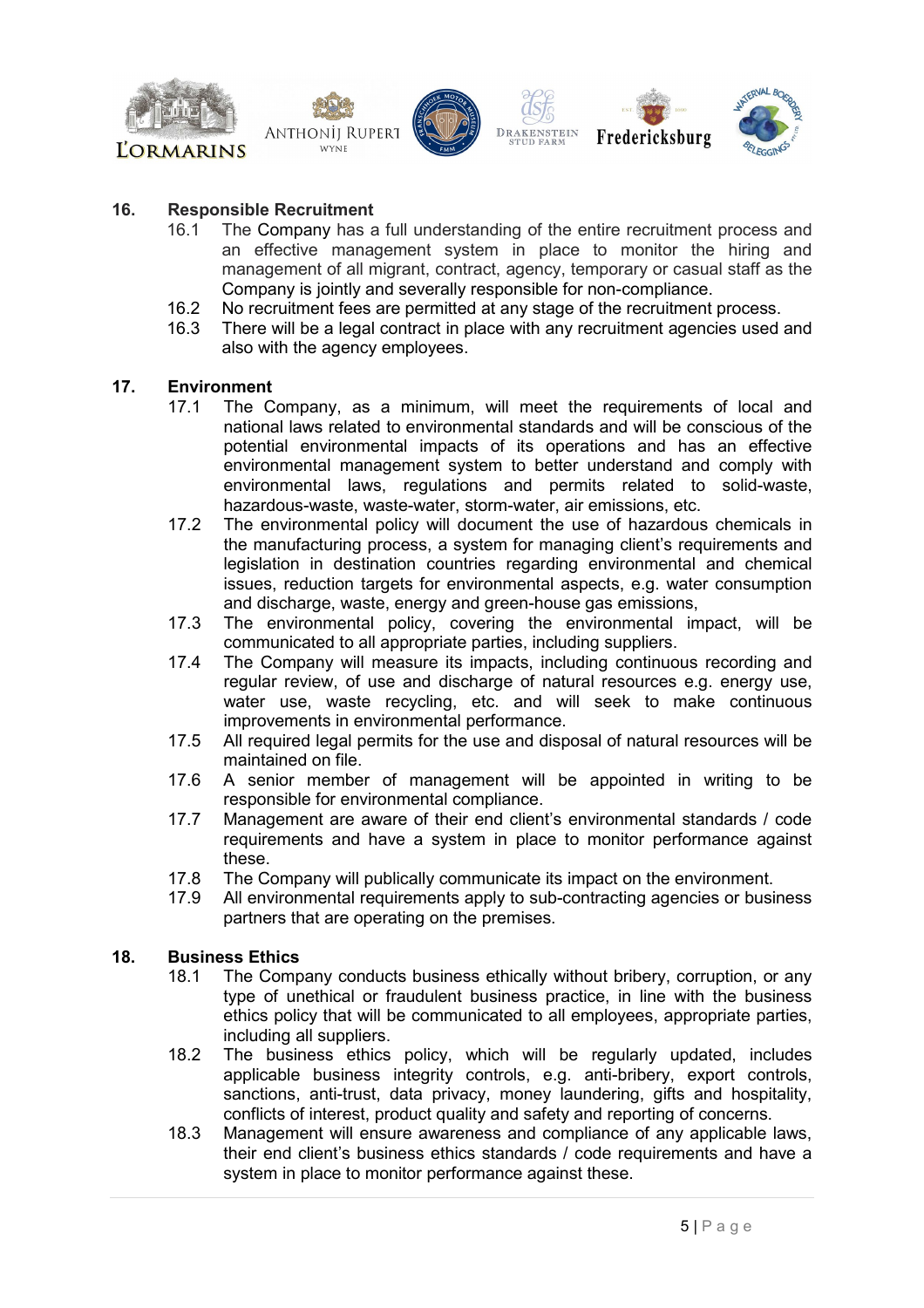









- 18.4 A senior member of management will be appointed, in writing, to be responsible for compliance with the business ethics policies and procedures.
- 18.5 There is a transparent system in place for confidentially reporting and dealing with unethical business ethics without fear of reprisals towards the reporter and the procedure and channels will be communicated to employees, suppliers and clients.
- 18.6 There is a disciplinary code and procedure which is applicable to all, irrespective of seniority, that will ensure that anyone found in breach of policy or guilty of misconduct are subject to reprimand and sanction commensurate with the offense.
- 18.7 All staff whose job roles carry a higher level of risk in the area of ethical business practice e.g. sales, purchasing, logistics will be trained on what action to take in the event of an issue arising in their area.
- 18.8 Management will manage and mitigate all conflicts or perceived conflicts of interest. Conflict of interest will be avoided and employees will share and declare any information that may cause a conflict of interest. Where it is not possible to avoid a conflict of interest, the potential conflict of interest shall be appropriately managed.

### **19. Land Rights**

- 19.1 There is a policy and procedures specific to land use change.<br>19.2 The Company supports FPIC, free, prior and informed
- The Company supports FPIC, free, prior and informed consent, where applicable, and will only conduct land acquisition with the appropriate legal expertise and guidance.
- 19.3 No land grabbing will be tolerated, even if legally allowed.

# **20. Protection of Personal Information**

The Company acknowledges and will comply with the requirements of the Protection of Personal Information Act No. 4 of 2013.

# **21. Reporting of Violations**

- Employees are encouraged, at all times, to report any perceived noncompliance to the Code of Good Ethical Business Practice or any other company policy or procedure.
- 21.2 The company whistle blower procedure provides a channel for anonymously reporting any breach or complaint without fear of retaliation or victimization.
- 21.3 The whistle blower procedure applies to employees, suppliers, clients and any other interested party.
- 22.4 Any violations of the code of good ethical business practice can be reported by means of:
	- the official whistle-blower website [www.tip-offs.com](http://www.tip-offs.com/)
	- reporting to your union or worker committee representative
	- the toll free and anonymous reporting line : 0800 222 536
	- reporting by email to the tip-off line at [lormarins@tip-offs.com](mailto:lormarins@tip-offs.com)
	- direct reporting to your department manager

#### **22. Awareness Building**

22.1 All employees will undergo regular training and awareness building with respect to the issues covered in this policy – fostering an awareness of shared responsibility and accountability. All new employees will be trained on the policy during induction training and existing employees will also receive